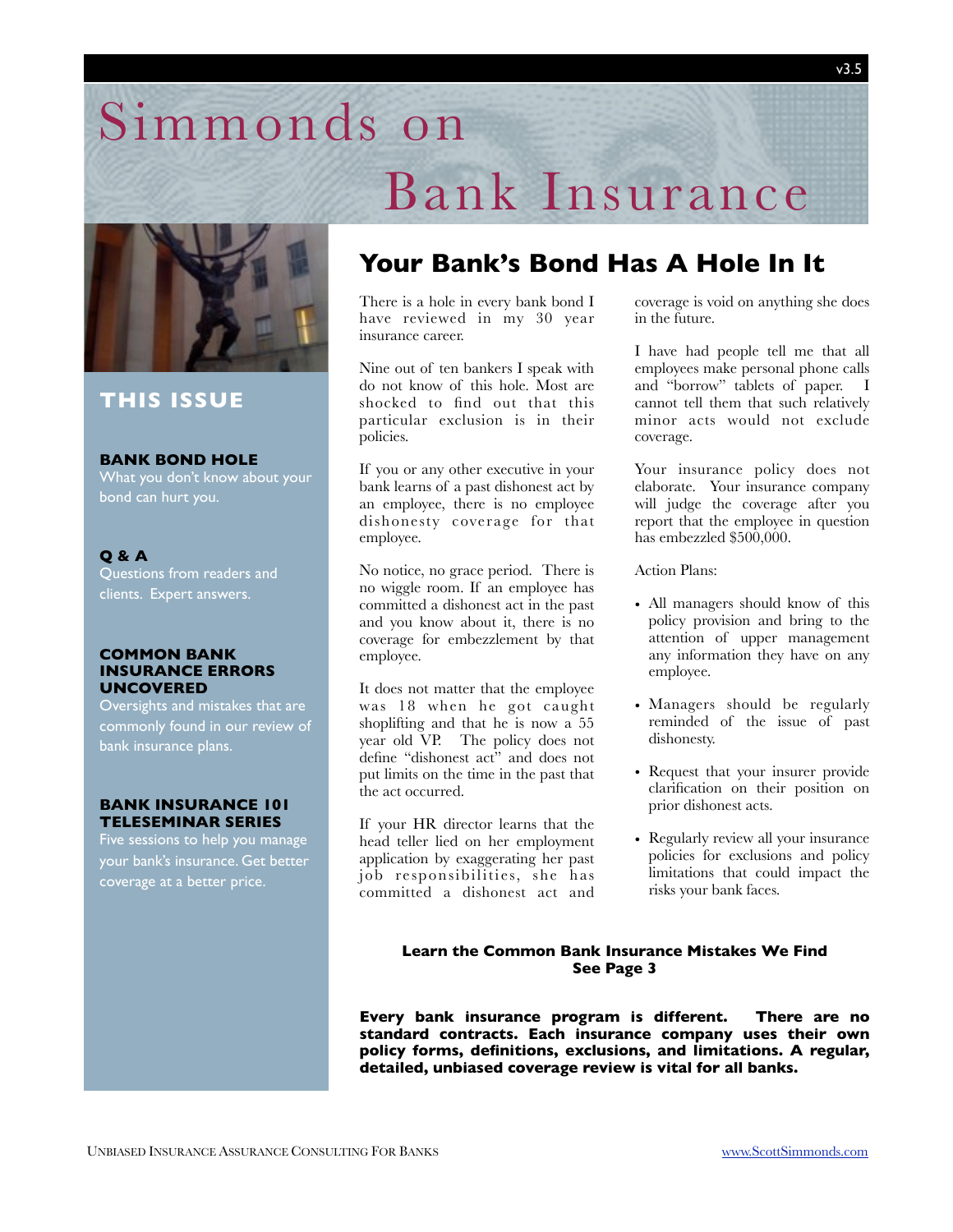# Bank Insurance Q&A

| <b>What is coinsurance?</b>                                                                                        | Coinsurance is a penalty provision found in most property insurance policies for<br>underinsurance. It never helps you. It can only hurt at the time of a loss.                                                                                                                                                                |
|--------------------------------------------------------------------------------------------------------------------|--------------------------------------------------------------------------------------------------------------------------------------------------------------------------------------------------------------------------------------------------------------------------------------------------------------------------------|
|                                                                                                                    | Example – Underinsured Building with Coinsurance                                                                                                                                                                                                                                                                               |
|                                                                                                                    | Property value: \$1,000,000                                                                                                                                                                                                                                                                                                    |
|                                                                                                                    | 80% coinsurance clause (requires the purchase of \$800,000 of insurance)                                                                                                                                                                                                                                                       |
|                                                                                                                    | Amount of insurance: \$750,000 Amount of fire loss: \$75,000                                                                                                                                                                                                                                                                   |
|                                                                                                                    | Loss calculation: What you bought, divided by what you should have bought,<br>times the amount of the loss.                                                                                                                                                                                                                    |
|                                                                                                                    | Claim payment = $$750,000$ divided by $$800,000 = .9375$                                                                                                                                                                                                                                                                       |
|                                                                                                                    | .9375 multiplied by $$75,000 = $70,313$                                                                                                                                                                                                                                                                                        |
|                                                                                                                    | $$75,000 - $70,313 = $4,687$ Coinsurance penalty                                                                                                                                                                                                                                                                               |
|                                                                                                                    | Example – Correctly Insured Building with Coinsurance                                                                                                                                                                                                                                                                          |
|                                                                                                                    | Property value: \$1,000,000                                                                                                                                                                                                                                                                                                    |
|                                                                                                                    | 80% coinsurance clause (requires the purchase of \$800,000 of insurance)                                                                                                                                                                                                                                                       |
|                                                                                                                    | Amount of insurance: \$850,000 Amount of fire loss: \$75,000                                                                                                                                                                                                                                                                   |
|                                                                                                                    | Since the amount of insurance is more than the \$800,000 required by<br>coinsurance, the loss payment is the full \$75,000 (less any deductible).                                                                                                                                                                              |
|                                                                                                                    | Most insurers will eliminate the coinsurance clause at your request. Many carriers<br>will add a clause to the policy agreeing that the amount of insurance meets the<br>coinsurance clause—called the agreed amount endorsement. Work with your<br>insurance advisor to eliminate any coinsurance clauses from your policies. |
| Does our bank's D&O policy<br>protect our employees who<br>are serving on nonprofit<br><b>boards of directors?</b> | Well, kind of. Most bank D&O insurance steps in after the nonprofit's D&O is<br>exhausted of coverage, and after the assets of the nonprofit are completely<br>depleted. Most bank D&O policies provide no coverage for activities in for-profit<br>companies other than subsidiaries of the bank.                             |
|                                                                                                                    | Your employees who serve on non-profit boards of directors should be aware of<br>the responsibilities and risks of service. They should insist that the non-profit<br>carry adequate directors' and officers' insurance. Have your insurance advisor<br>review the coverage protecting your employees.                         |

#### **Your questions welcome. Email to [Scott@ScottSimmonds.com.](mailto:Scott@ScottSimmonds.com)**

÷,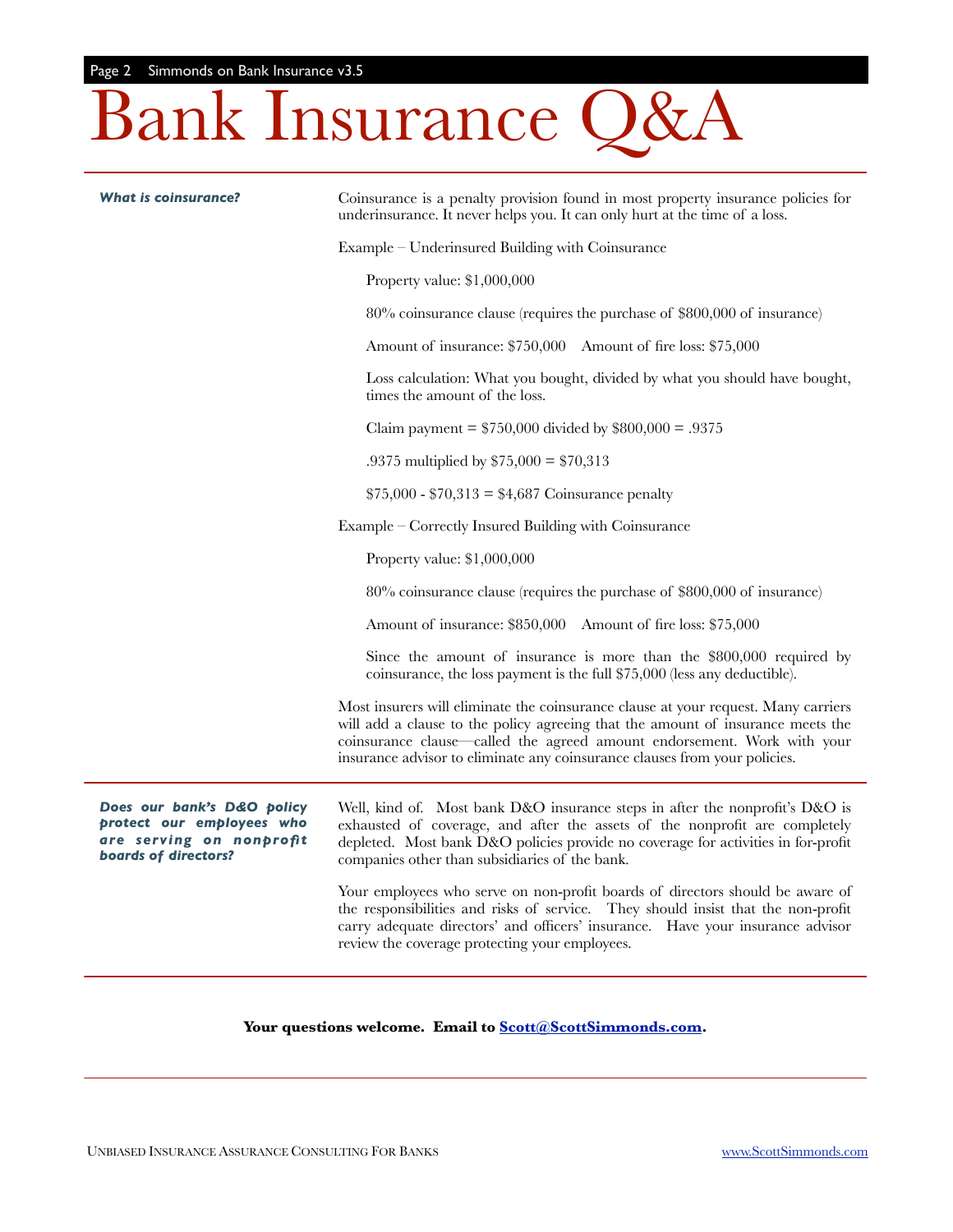#### **ABOUT SCOTT**

Scott has been called, "The Guy with the Big Insurance Brain." He provides unbiased information and advice to banks and other businesses around the US.

As an insurance consultant Scott does not sell insurance. He does not accept fees or commissions from the insurance agents and companies he works with for his clients.

He has written five books on insurance issues for insurance buyers, including *Simmonds on Bank Insurance* and *The Bank Insurance Assurance Toolbox*. He has been quoted in the Wall Street Journal, Money, Inc., Fortune, Investor's Business Daily, CNN.com, Smart Money, and countless local and industry publications including several state bank association magazines.

Scott has 30 years of insurance experience and has built a specialty practice of helping banks improve their insurance.

He lives and works with his family on the coast of Maine.



### **Common Bank Insurance Errors Uncovered**

In our review of bank insurance programs there are some common problems found. Here are a few:

- ✦ Missing Entities Some insurance policies require that entities be listed on the policy for coverage to apply. Some banks have real estate operations or mortgage operations that are separated legal entities. Many community banks manage charitable foundations. These all should be listed.
- ✦Coinsurance Penalties See the explanation of coinsurance on page two. eliminated by adding the agreed amount endorsement to property insurance policies.
- $\triangle$ Low Deductibles Property deductibles of \$1,000 are common in the reviews we make of bank insurance. A more reasonable deductible is \$5,000. It will save you premium dollars as well as preserve the future desirability of your bank to insurance companies.
- $\triangleleft$ Inadequate Umbrella Liability Limits To me \$5 million of umbrella liability coverage is the minimum for even the smallest bank.
- ✦Inadequate Extra Expense Coverage After a fire or other insured loss extra expense insurance pays for the increases in costs necessitated by the bank's need to continue operations. The coverage can pay for such things as temporary office space, the rent of a bank trailer, and the retrofitting of current office space to handle more people.
- ✦Inadequate Perils in the Mortgage Impairment Insurance - Mortgage impairment insurance pays for losses to properties you hold a mortgage on when the customer defaults on their loan due to a fire or other catastrophe. Many policies limit the coverage to perils required by mortgage documents - a very low standard in most cases. Look for coverage for special perils, all risk, or other perils basis.
- ✦Missing Protection on the Banker's Bond Most insurers offer a wide range of coverages on the banker's bond policy. Many seem to only offer the coverage they are asked to provide. Ask your insurance advisor what other coverage can be added. Safe depository coverage and debit card coverage seem to be the most frequently overlooked.

Get Info on Our Unbiased Bank Insurance Review Process [www.BankInsuranceReview.com](http://www.BankInsuranceReview.com)